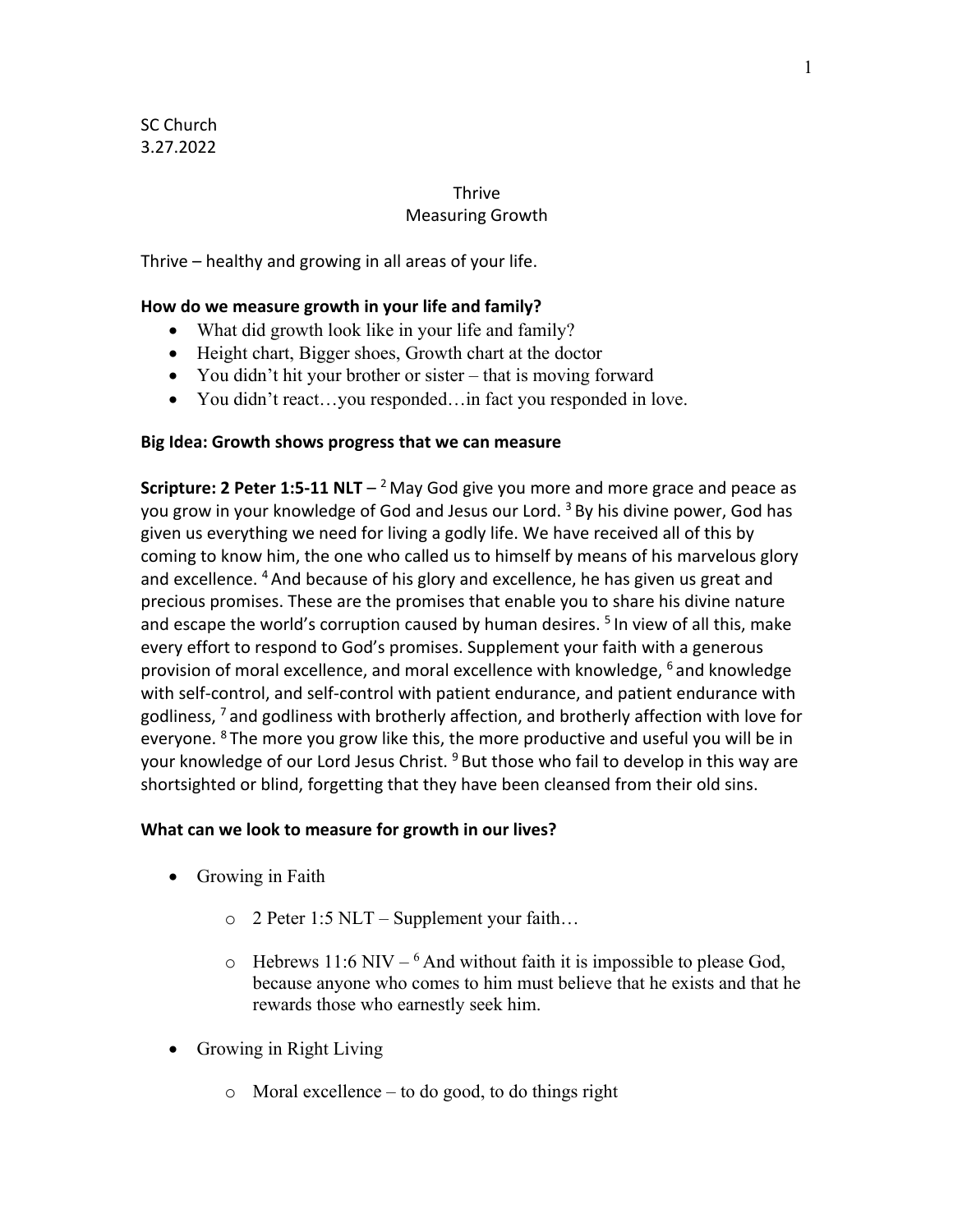- Matthew 5:10 NLT <sup>10</sup> God blesses those who are persecuted for doing right, for the Kingdom of Heaven is theirs.
- Galatians 6:9-10 NLT <sup>9</sup> So let's not get tired of doing what is good. At just the right time we will reap a harvest of blessing if we don't give up. 10 Therefore, whenever we have the opportunity, we should do good to everyone—especially to those in the family of faith.
- 1 John 2:29 NLT <sup>29</sup> Since we know that Christ is righteous, we also know that all who do what is right are God's children.
- Growing in Knowledge
	- $\degree$  2 Peter 1:2 NLT <sup>2</sup> May God give you more and more grace and peace as you grow in your knowledge of God and Jesus our Lord.
	- $\circ$  Colossians 2:3 NLT <sup>3</sup> In him (Christ) lie hidden all the treasures of wisdom and knowledge.
	- $\circ$  Joshua 1:8 NLT <sup>8</sup> Study this Book of Instruction continually. Meditate on it day and night so you will be sure to obey everything written in it. Only then will you prosper and succeed in all you do.
- Growing in Self-Control & Perseverance
	- $\circ$  1 Corinthians 9:27 NLT <sup>27</sup> I discipline my body like an athlete, training it to do what it should. Otherwise, I fear that after preaching to others I myself might be disqualified.
	- $\circ$  1 Corinthians 10:13 NIV <sup>13</sup> No temptation has overtaken you except what is common to mankind. And God is faithful; he will not let you be tempted beyond what you can bear. But when you are tempted, he will also provide a way out so that you can endure it.
- Growing in Brotherly Kindness & Love
	- o 2 Peter 1:7 NLT **–** <sup>7</sup> and godliness with brotherly affection, and brotherly affection with love for everyone.
	- $\circ$  Romans 12:10 NLT <sup>10</sup> Love each other with genuine affection, and take delight in honoring each other.
- Getting Practical